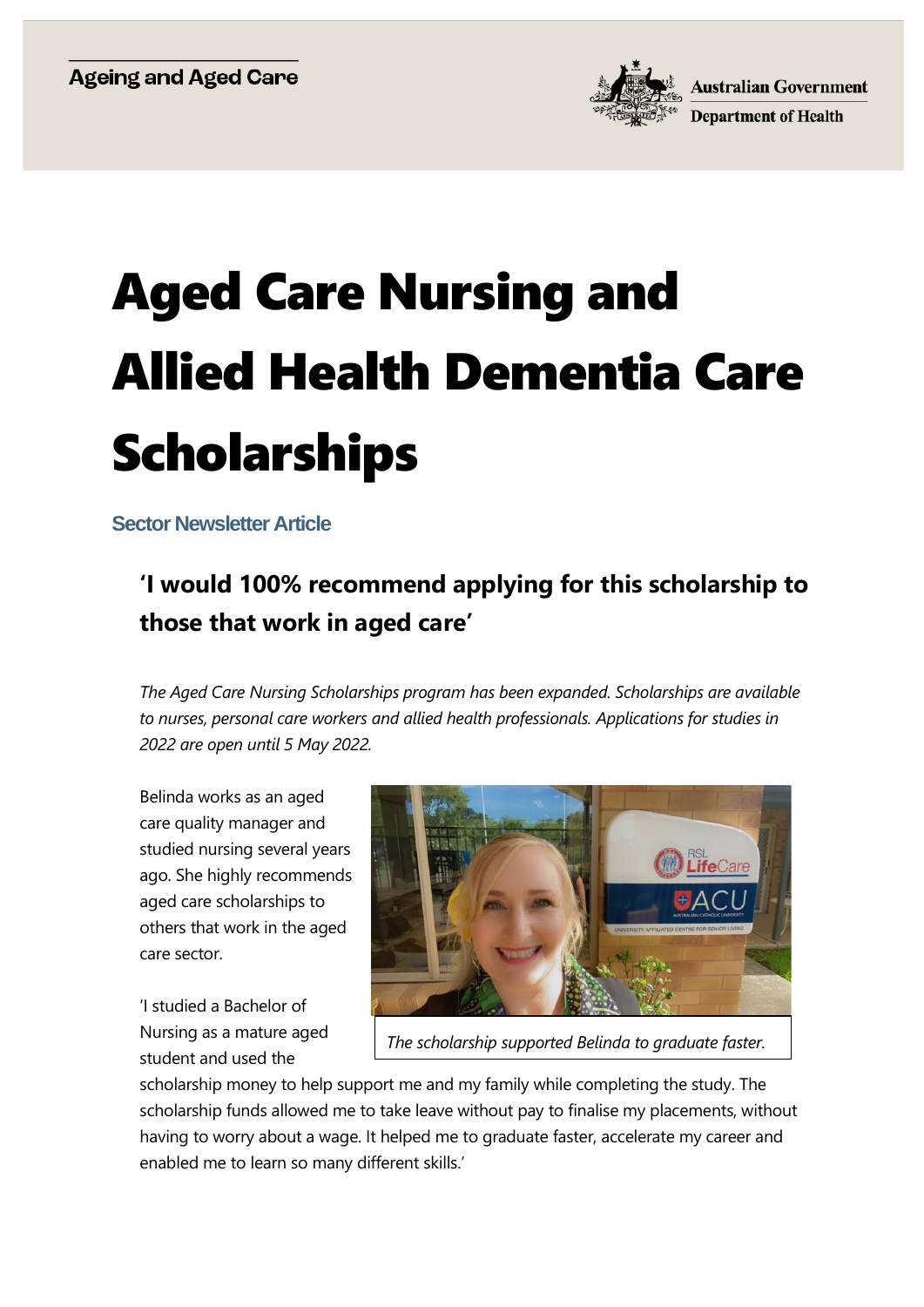## **Ageing and Aged Care**



Chief Nursing and Midwifery Officer Adjunct Professor Alison McMillian said that '1,500 new scholarships are available to nurses, personal care workers and for the first time, allied health professionals working in aged care. This includes a guaranteed minimum of 20 scholarships per year for Aboriginal and Torres Strait Islander peoples.'

'The scholarships include a wide range of study areas including palliative care, dementia care and infection prevention and control,' Adjunct Professor McMillan said.

Chief Allied Health Officer Dr Anne-marie Boxall said 'the introduction of scholarships for allied health professionals will enhance aged care quality.'

'This first-time investment in allied health scholarships recognises the important role of these professionals in aged care, and the focus on dementia related qualifications will lift the quality of care in this core business for aged care.'

Aged care registered nurse, Isobel, didn't think she would be able to afford to do extra study.

'As a solo parent of two children with additional needs, I didn't think it would be possible to afford to spend money on education for myself. Having a scholarship made me continue the course, even when it was hard, and it would have been much easier to just quit.'

Isobel is working to complete a Graduate Certificate in Leadership and Management, with a focus on healthcare.



*Isobel is working to complete a Graduate Certificate in Leadership and Management*

'I would definitely recommend the

scholarships to those who work in aged care. I feel like a lot of what the scholarship has done for me is give me confidence in my work, and help me change some of my approaches. '